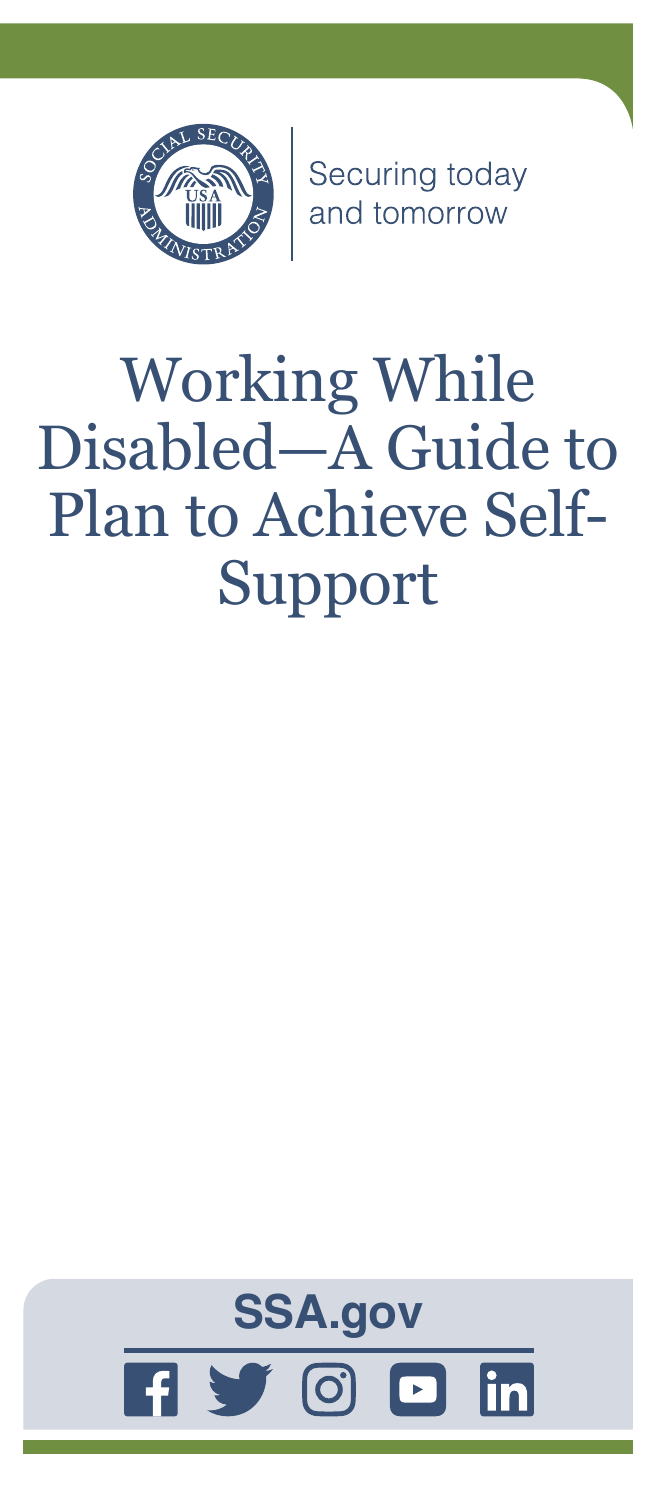# What is a plan to achieve self-support (PASS)?

A PASS is a plan for your future that allows you to use your income or other things you own to help you reach your work goals. For example, you could set aside money to go to school to get specialized training for a job or to start a business. The job you want should allow you to earn enough to reduce or eliminate your need for benefits provided under both the Social Security Disability Insurance (SSDI) and Supplemental Security Income (SSI) programs. A plan helps you get the items, services, or skills you need to reach your goals.

#### You can have a PASS if:

- You want to work.
- You get SSI (or can qualify for SSI by having this plan) because you have a disability or are blind.
- You have other income or resources to use to get a job or start a busines.

### A PASS can help you keep or get SSI or could mean a higher payment

Under SSI rules, any income that you have may reduce your SSI payment. But, if you have an approved plan, you can use that income to pay for the items you need to reach your work goal.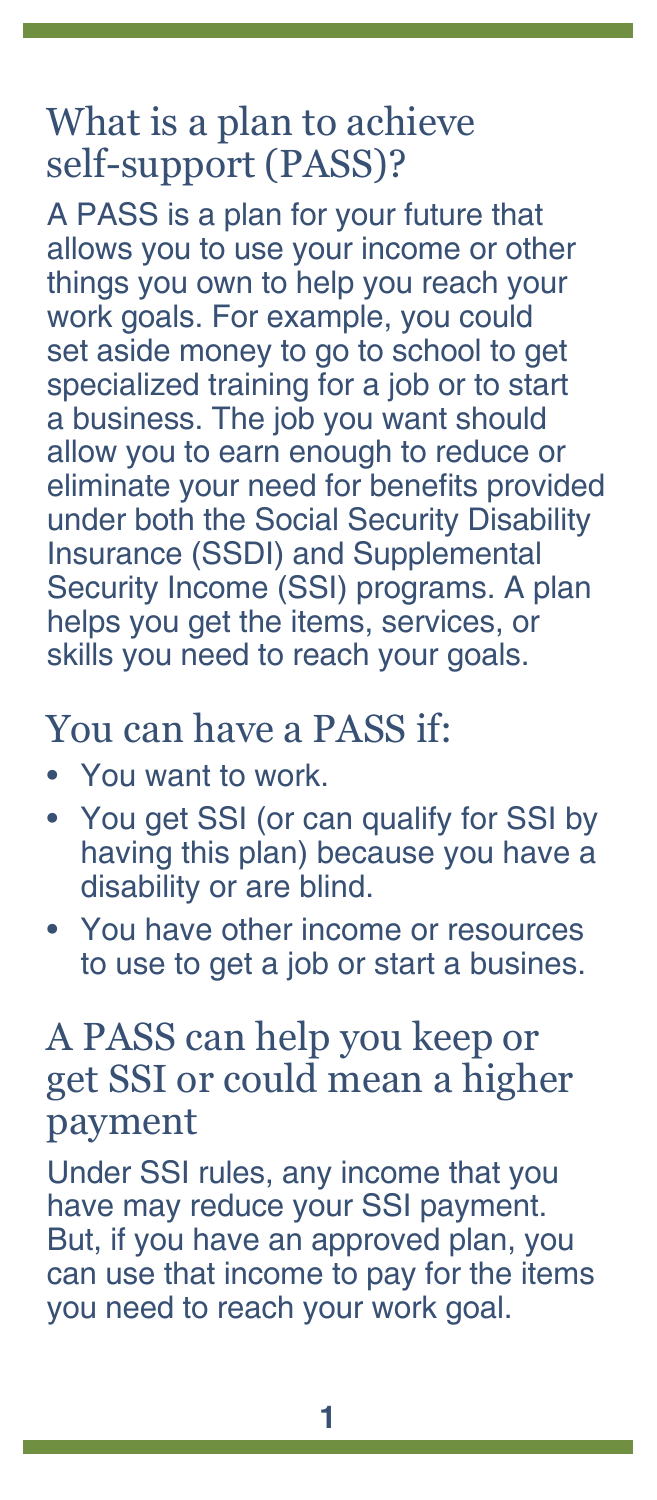We don't count money set aside under the PASS when we decide your SSI payment amount. This means you may get a higher SSI payment. However, you can't get more than the maximum SSI payment for the state where you live.

In addition, your resources (money or the things you own) can't be worth more than \$2,000 for an individual or \$3,000 for a couple. However, if you have an approved plan, you can use your resources to pay for the items or services you need to reach your work goals. Resources you set aside for a plan don't count against the \$2,000 for an individual or \$3,000 for a couple limit. This could help you qualify for SSI.

#### A PASS can help you set aside money for most work expenses

With an approved plan, you can set aside money to pay expenses to reach your work goal. For example, the money you save can be used for:

- Transportation to and from work.
- Tuition, books, fees, and supplies needed for school or training.
- Childcare.
- Attendant care.
- Employment services, such as job coaching and resume writing.
- Assistive technology used for employment-related purposes.
- Supplies to start a business.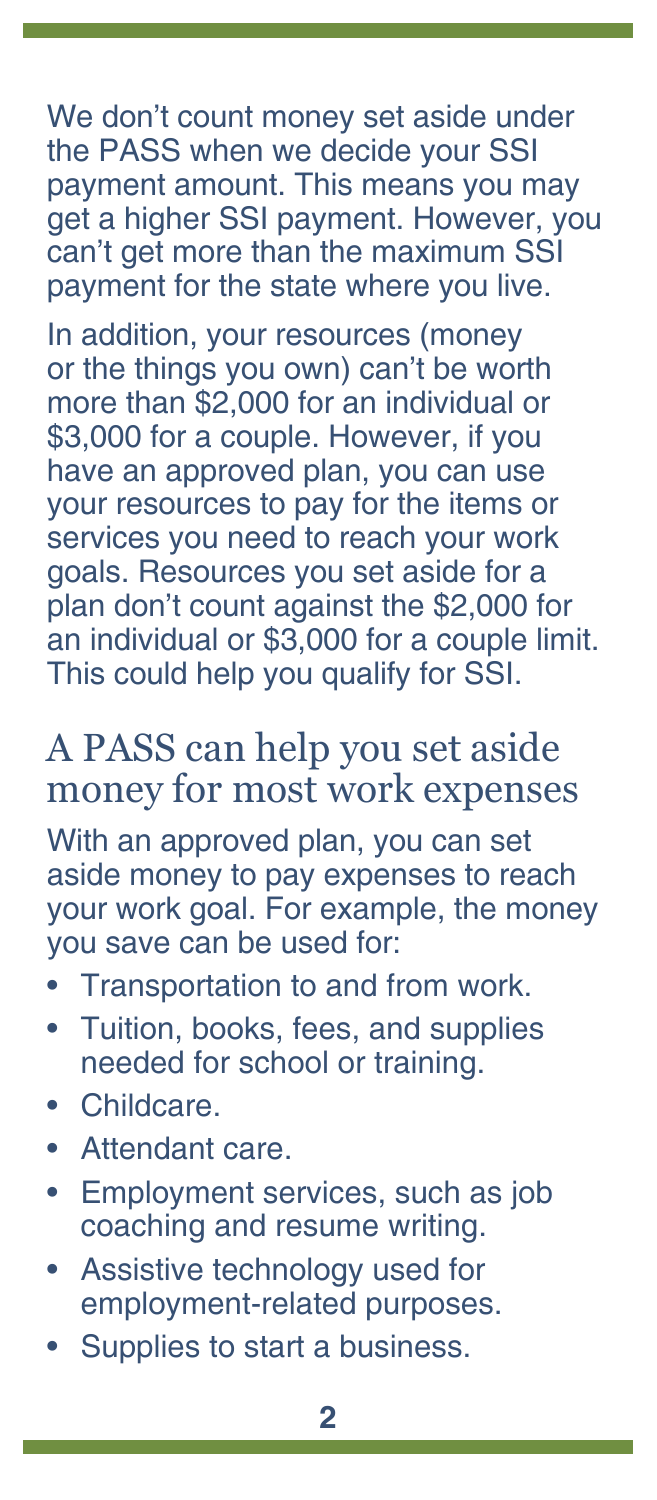- Equipment and tools to do the job.
- Uniforms, special clothing, and safety equipment.

#### How to set up a PASS

The plan must be in writing and we must approve it. To start, download the application by visiting *[www.ssa.gov/](https://www.ssa.gov/forms/ssa-545.pdf) [forms/ssa-545.pdf](https://www.ssa.gov/forms/ssa-545.pdf)* or contact your local Social Security office for an application (Form SSA-545-BK). Then, follow the steps below to set up your plan:

- 1. Decide what your work goal is. Your goal should be to get a job that you're interested in doing and that you think you'll be able to do when you complete your plan. If you want, we can refer you to a vocational rehabilitation counselor who can help you figure out your work goal. Other third parties can help you, too. You can also set up a plan to cover the costs of vocational services, including testing and business planning.
- 2. Find out all the steps you need to take to reach your goal and how long it will take you to complete each step.
- 3. Decide what items or services you'll need to reach your goal. Your plan must show how an item or service will help you reach your goal. For example, if you want to work in a restaurant, you may need training to learn to cook. If you want to become a computer programmer, you may need a college degree. If you want to start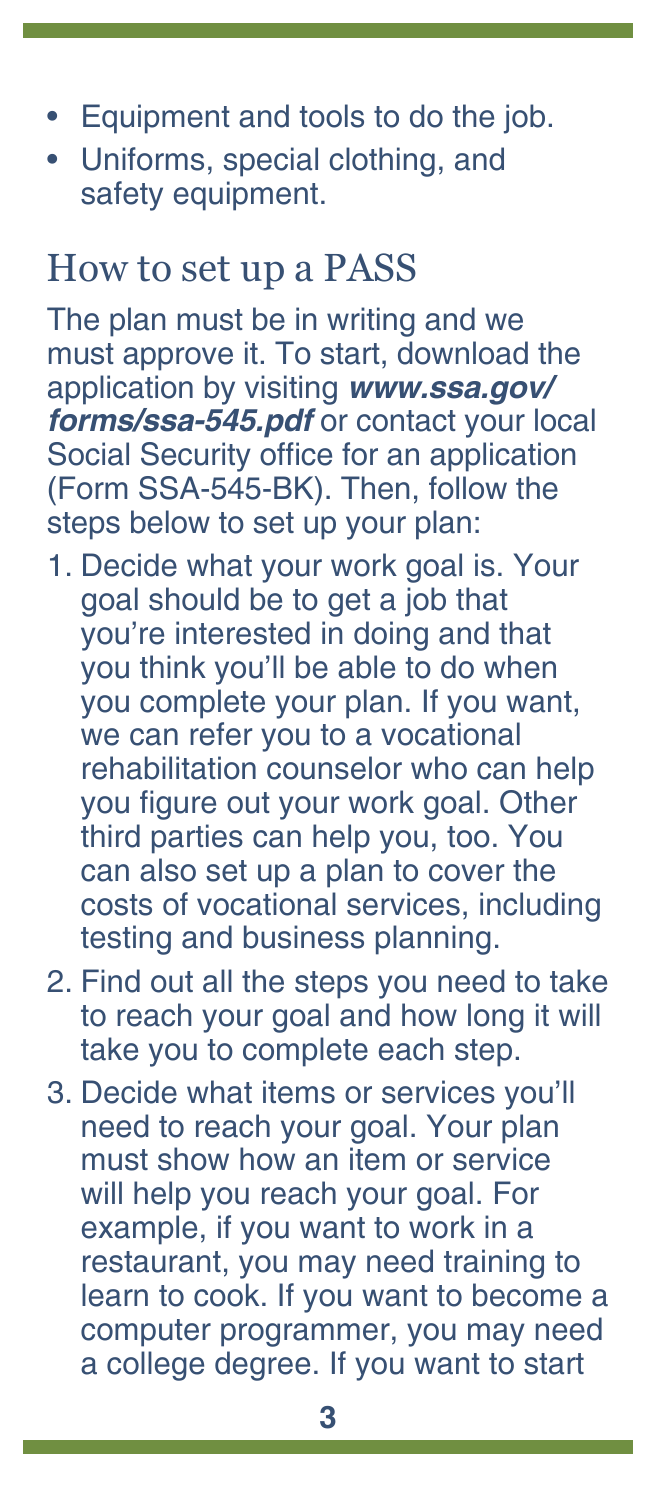your own business, you may need to buy equipment.

- 4. Get several cost estimates for the items and services you need. We'll approve items and services that are necessary to achieve your work goal and are reasonably priced. Find out how much money you'll have to set aside each month to pay for these items and services. If you're setting aside income for your plan, your SSI payment usually will increase to help you meet your living expenses. We can estimate what your new SSI amount will be if we approve your plan.
- 5. Tell us how you'll keep your plan's funds separate from any other money you have. The easiest way to do this is to open a separate bank account for the money you save under your plan.
- 6. Complete ALL the questions on the Form SSA-545-BK, sign it, and date it. Make sure that your correct address and phone number are on the form.
- 7. Submit your completed form to your local Social Security office.

If you need help writing your plan, your local Social Security office can either help you or refer you to a PASS expert (PASS Specialist) or a local organization that will help you.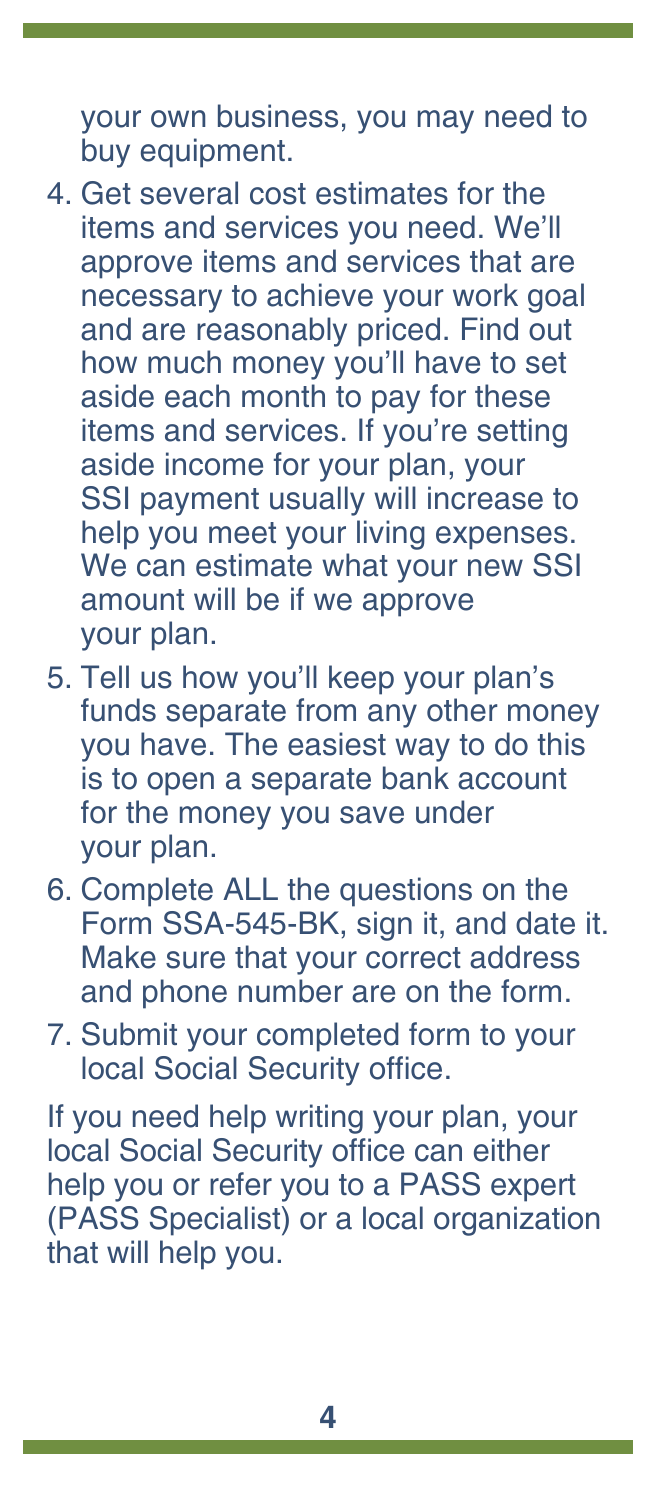# If Your Work Goal is to be Self Employed

Include a detailed business plan with your application if you want to start your own business. Your business plan should explain:

- What type of business you want to start (for example, a restaurant, a print shop).
- Where you will set up your business (for example, rent a store, share space).
- Your hours of operation.
- Who your customers, suppliers and competitors will be.
- How you will advertise your product or service.
- What items and services you'll need to start the business.
- What these items and services will cost.
- How you are going to pay for these items and services.
- Your expected earnings for the first four years of the business.

*NOTE: We encourage you to talk to someone who can help you write your business plan. This could be someone from the Small Business Administration, Service Corps of Retired Executives, a vocational counselor, a local banker, or anyone else familiar with helping people start a business. You can include any costs for this help in your plan.*

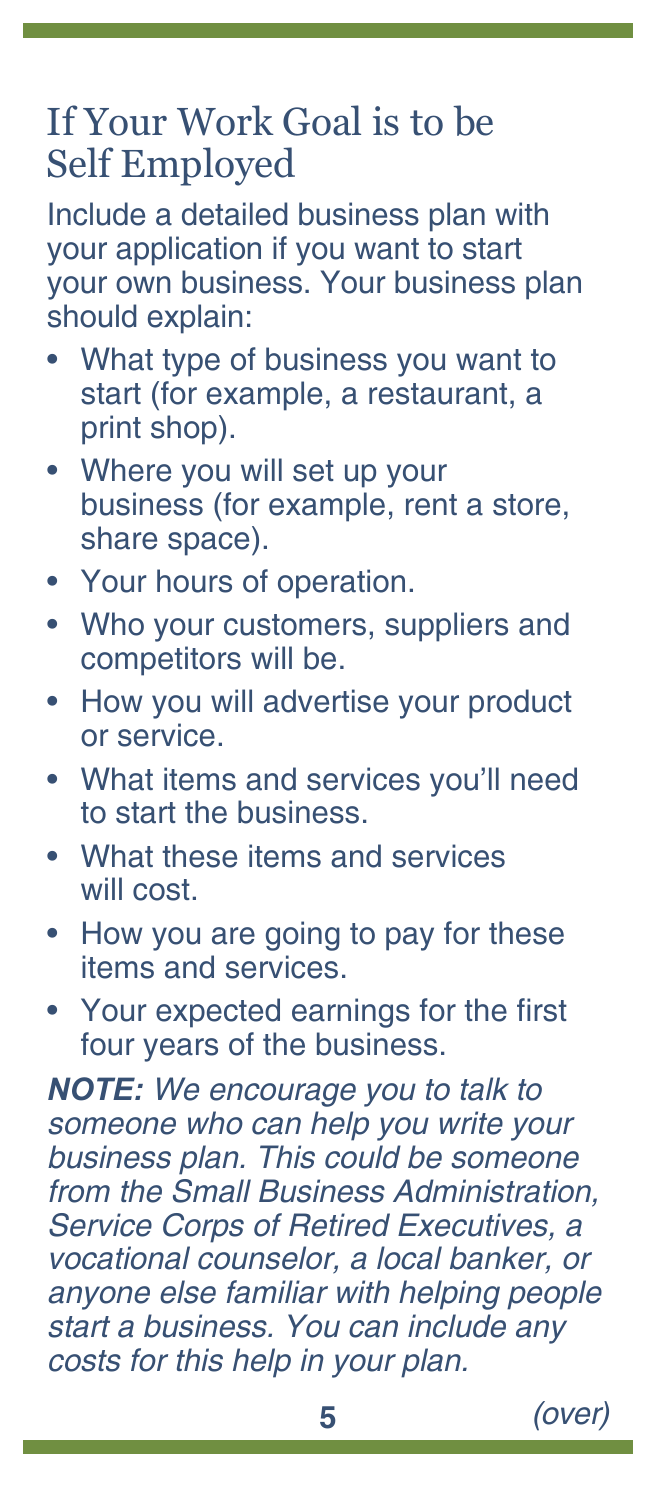### We must evaluate your PASS

After you submit your application, a PASS Specialist will:

- Review the plan to make sure it is complete.
- Decide if your plan will give you a good chance of reaching your goal.
- Decide if the expenses listed are necessary to reach your goal and if they're reasonably priced.
- Decide if any changes are needed and discuss those changes with you.
- Send you a letter to tell you if the plan is approved or denied.

If we approve your plan, the PASS Specialist will contact you from time to time to make sure that you're following your plan to reach your goal. Make sure that you keep receipts for the items and services you have bought under the plan.

#### You may appeal if your PASS is denied

If we don't approve your plan, you have a right to appeal the decision. The letter you receive will explain your appeal rights and tell you how to file an appeal. You also may submit a new plan to us.

# You may change your PASS after it is approved

If you later decide to change your plan, you may do so. However, you must get approval from us before you make any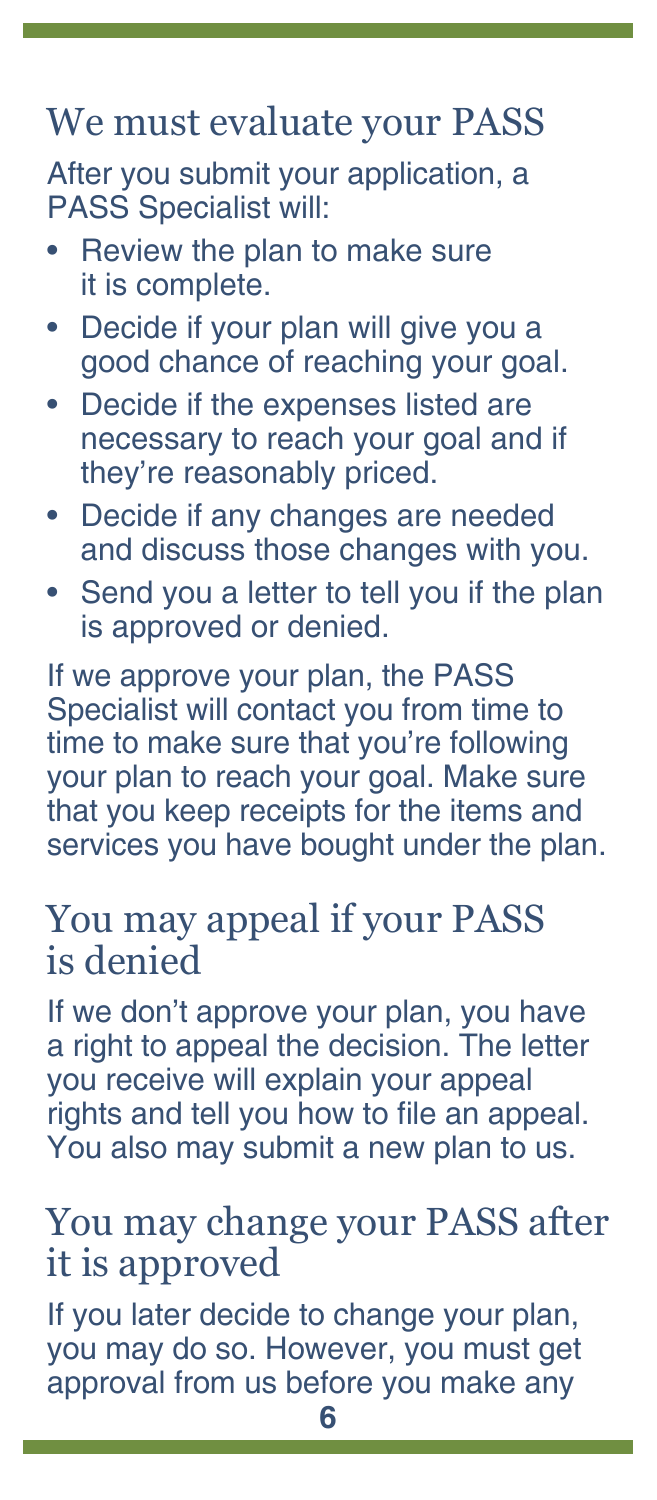changes. Tell us in writing what changes you want to make, such as a change in the amount of money you set aside each month or a change in the expenses you'll have. The PASS Specialist will review the changes and let you know if they're approved. Tell us as soon as possible about changes that might affect your plan.

# Let us know if you can't complete your PASS

Contact your PASS Specialist or the Social Security office if you decide that you can't continue with your plan. The PASS Specialist may be able to help you change your plan so that you can still reach your goal. Or, you may write a new plan with a new work goal.

If you don't continue your plan, we'll start counting the income or resources that you were setting aside for your plan when we figure your SSI payment amount. That means that your SSI payment probably will go down or stop. If you wait too long to tell us that you stopped working on your plan, you may get too much SSI. Then, you may have to pay back the SSI payments you received since you stopped working on your plan. You may write a new plan with a new work goal at any time.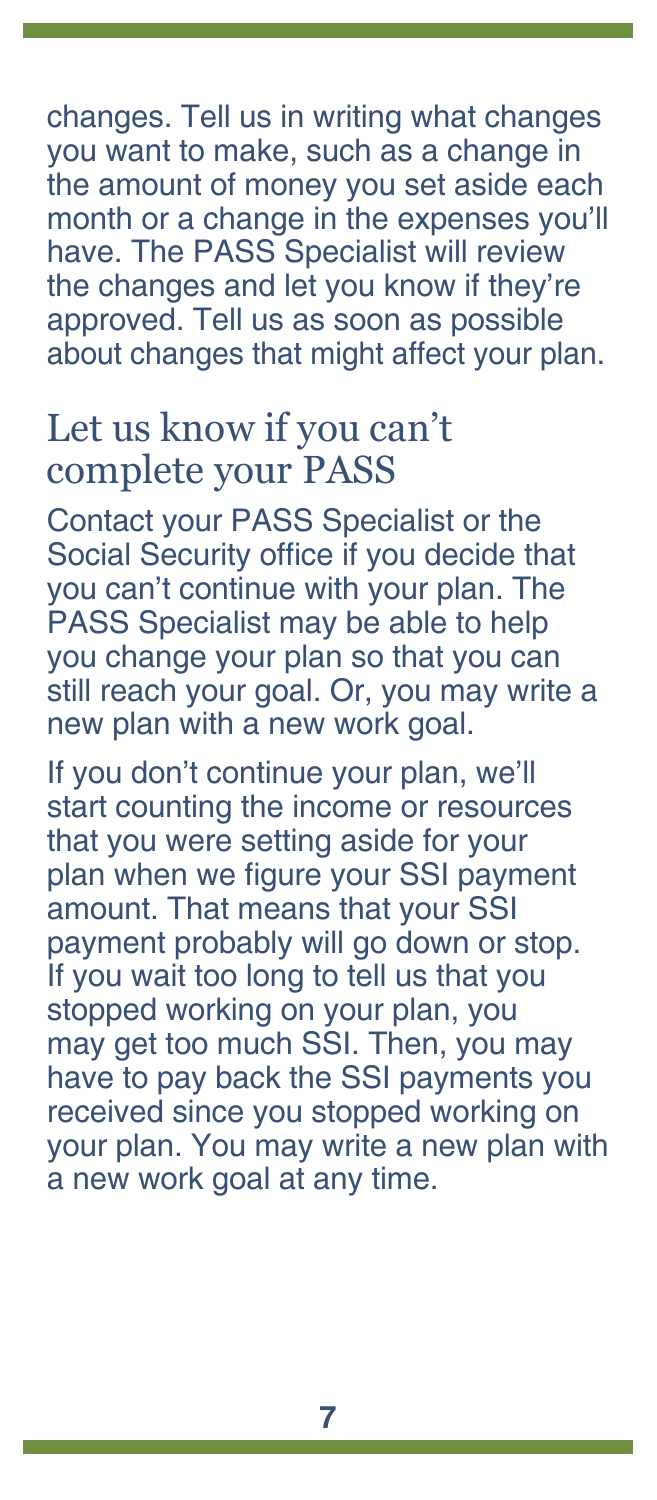### We have other help available if you work while receiving SSI

Other SSI rules may help you while you work. They can help you keep more of your SSI payment and your Medicaid. There also are some special rules for students. For more information about our work incentive programs, please:

- Visit our "Choose to Work" website at *[choosework.ssa.gov](https://choosework.ssa.gov)*. From the comfort of your home, you can learn about our programs or view monthly webinars on our programs.
- Read our free publications *[Working](https://www.ssa.gov/pubs/EN-05-10095.pdf)  [While Disabled — How We Can](https://www.ssa.gov/pubs/EN-05-10095.pdf)  Help* [\(Publication No. 05-10095\)](https://www.ssa.gov/pubs/EN-05-10095.pdf) and *The Red Book* [\(Publication No.](https://www.ssa.gov/redbook/)  [64-030\)](https://www.ssa.gov/redbook/), a guide to our employment support programs. You can find *The Red Book* online at *[www.ssa.gov/](https://www.ssa.gov/redbook) [redbook](https://www.ssa.gov/redbook)*.

### Contacting Social Security

The most convenient way to do business with us is to visit *[www.ssa.gov](https://www.ssa.gov)* to get information and use our online services. There are several things you can do online: apply for benefits; get useful information; find [publications](https://www.ssa.gov/pubs/); and get answers to [frequently asked questions.](https://faq.ssa.gov/)

Or, you can call us toll-free at **1-800-772-1213** or at **1-800-325-0778** (TTY) if you're deaf or hard of hearing. We can answer your call from 8 a.m. to 7 p.m., weekdays. You can also use